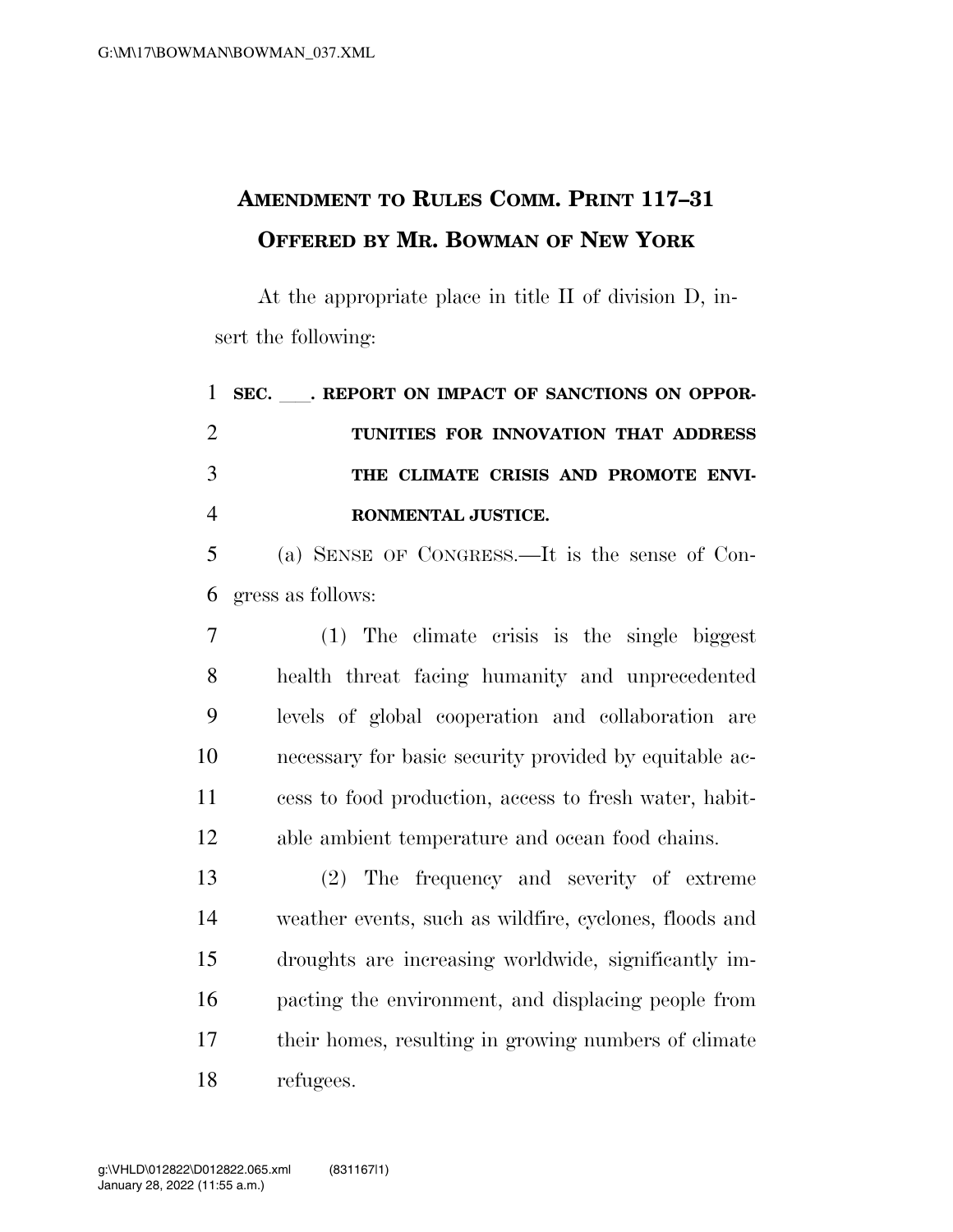(3) Substantially scaling up a range of invest- ments to address the climate crisis, including devel- opment assistance and green tech transfer, are nec- essary to meet the goal of limiting global warming to not more than 1.5 degrees Celsius.

 (b) REPORT.—Not later than 90 days after the date of the enactment of this Act, the Secretary of State, in coordination with the Secretary of the Department of En- ergy, shall submit a report to the appropriate congres-sional committees that—

 (1) describes the impact of United States sanc- tions on opportunities for innovation that address the climate crisis and promote environmental justice; (2) describes the impact of sanctions on climate diplomacy and low-carbon development assistance; and

 (3) identifies barriers to reducing greenhouse gas emissions and reliance on fossil fuels caused or exacerbated by United States sanctions.

 (c) FORM.—The report required by subsection (b) shall be submitted in unclassified form.

22 (d) APPROPRIATE CONGRESSIONAL COMMITTEES.— For purposes of this section, the term ''appropriate con-gressional committees'' means